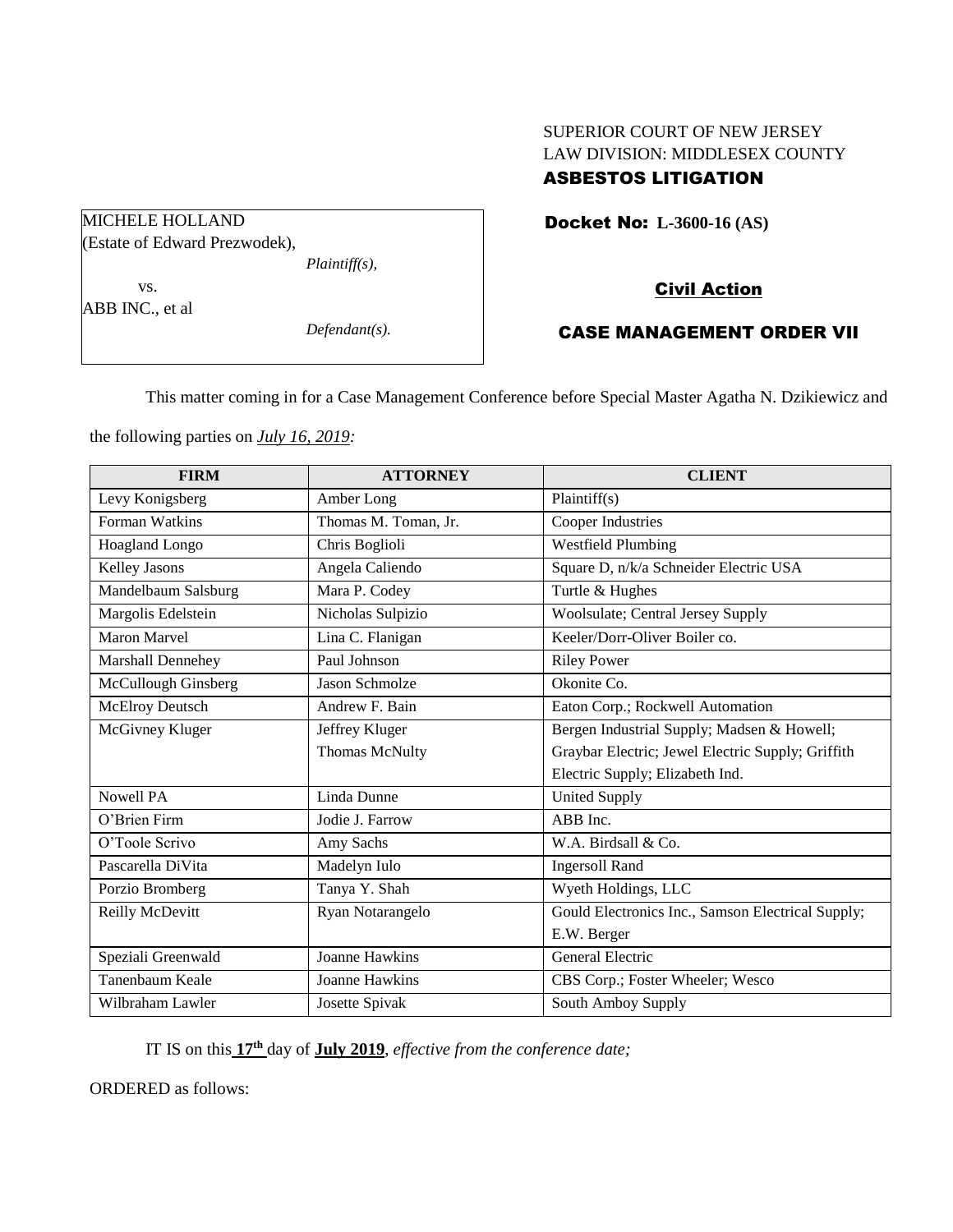Counsel receiving this Order through computerized electronic medium (E-Mail) shall be deemed by the court to have received a copy of the filed original court document. Any document served pursuant to this Order shall be deemed to be served by mail pursuant to *R*.1:5-2.

Any jurisdictional motions must be filed in accordance with the Court Rules or be waived.

Any *forum non conveniens* motions must be filed as soon as practicable; once sufficient discovery is conducted so that the motion may be properly brought.

## **DISCOVERY**

- October 31, 2019 Fact discovery, including depositions, shall be completed by this date. Plaintiff's counsel shall contact the Special Master within one week of this deadline if all fact discovery is not completed.
- October 31, 2019 Depositions of corporate representatives shall be completed by this date.

## **EARLY SETTLEMENT**

January 31, 2020 Settlement demands shall be served on all counsel and the Special Master by this date.

## **MEDICAL EXPERT REPORT**

| January 13, 2020 | Plaintiff shall serve medical expert reports by this date.                                                                                                                                                                                               |
|------------------|----------------------------------------------------------------------------------------------------------------------------------------------------------------------------------------------------------------------------------------------------------|
| January 13, 2020 | Upon request by defense counsel, plaintiff is to arrange for the transfer of pathology specimens<br>and x-rays, if any, by this date.                                                                                                                    |
| May 1, 2020      | Defendants shall identify its medical experts and serve medical reports, if any, by this date. In<br>addition, defendants shall notify plaintiff's counsel (as well as all counsel of record) of a<br>joinder in an expert medical defense by this date. |

## **LIABILITY EXPERT REPORTS**

- January 13, 2020 Plaintiff shall identify its liability experts and serve liability expert reports by this date or waive any opportunity to rely on liability expert testimony.
- May 1, 2020 Defendants shall identify its liability experts and serve liability expert reports, if any, by this date or waive any opportunity to rely on liability expert testimony.

## **SUMMARY JUDGMENT MOTION PRACTICE**

January 31, 2020 Plaintiff's counsel shall advise, in writing, of intent not to oppose motions by this date.

 $\_$  , and the set of the set of the set of the set of the set of the set of the set of the set of the set of the set of the set of the set of the set of the set of the set of the set of the set of the set of the set of th

- February 14, 2020 Summary judgment motions shall be filed no later than this date.
- March 13, 2020 Last return date for summary judgment motions.